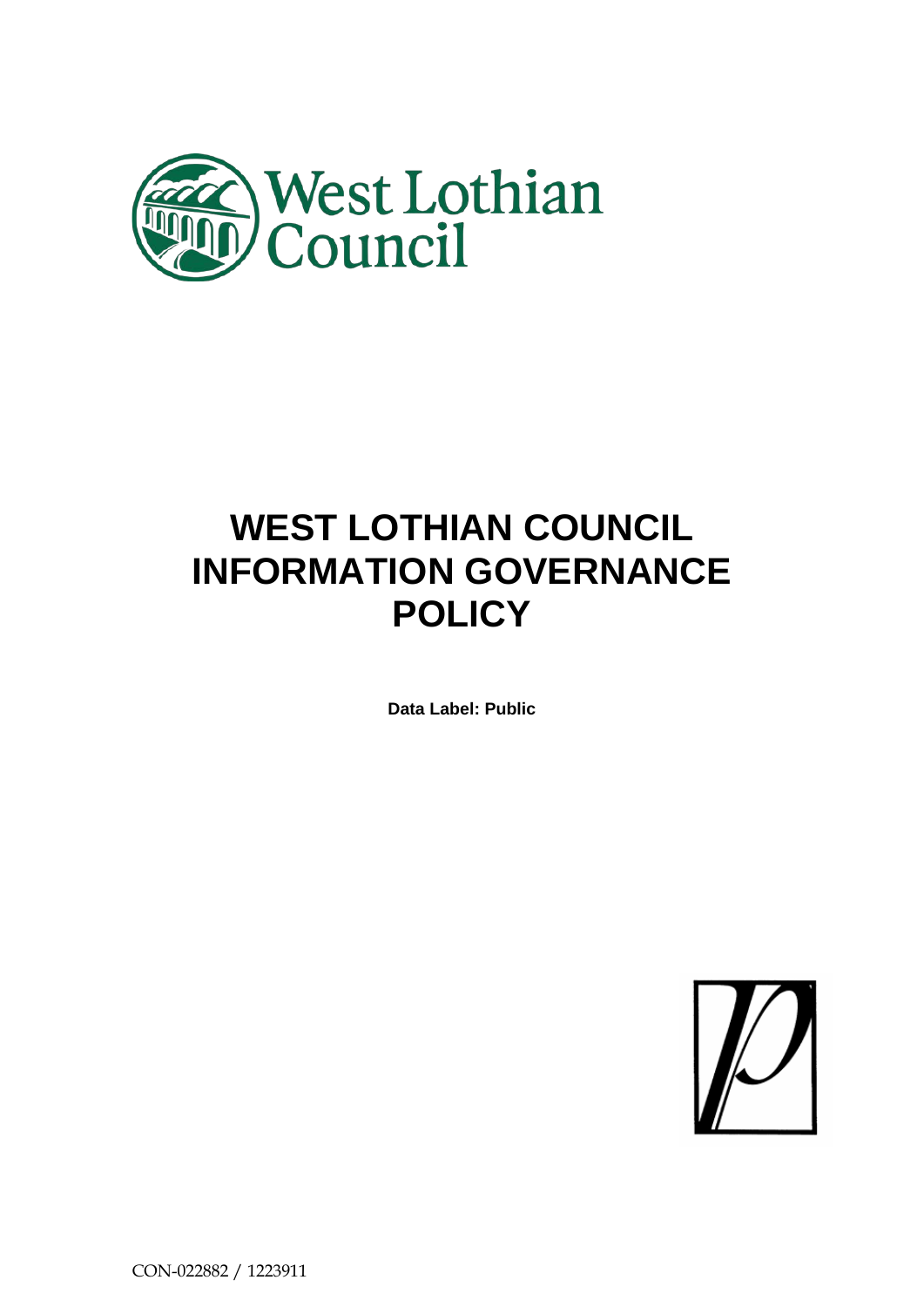

# **INFORMATION GOVERNANCE POLICY**

# **CONTENTS**

| 1.  |      |                                                                       |  |
|-----|------|-----------------------------------------------------------------------|--|
| 2.  |      |                                                                       |  |
| 3.  |      |                                                                       |  |
| 4.  |      |                                                                       |  |
|     | 4.1. |                                                                       |  |
|     | 4.2. |                                                                       |  |
|     | 4.3. |                                                                       |  |
|     | 4.4. |                                                                       |  |
| 5.  |      |                                                                       |  |
|     | 5.1. |                                                                       |  |
|     | 5.2. |                                                                       |  |
|     | 5.3. |                                                                       |  |
|     | 5.4. |                                                                       |  |
|     | 5.5. |                                                                       |  |
|     | 5.6. |                                                                       |  |
|     | 5.7. |                                                                       |  |
|     | 5.8. |                                                                       |  |
|     | 5.9. |                                                                       |  |
| 6.  |      |                                                                       |  |
|     | 6.1. |                                                                       |  |
|     | 6.2. | The council promote transparency and open access to information12     |  |
|     | 6.3. | The council ensure the security and confidentiality of information 14 |  |
|     | 6.4. |                                                                       |  |
|     | 6.5. | The council train staff in good practice information governance  15   |  |
|     | 6.6. |                                                                       |  |
| 7.  |      |                                                                       |  |
| 8.  |      |                                                                       |  |
| 9.  |      |                                                                       |  |
| 10. |      |                                                                       |  |
| 11. |      |                                                                       |  |
| 12. |      |                                                                       |  |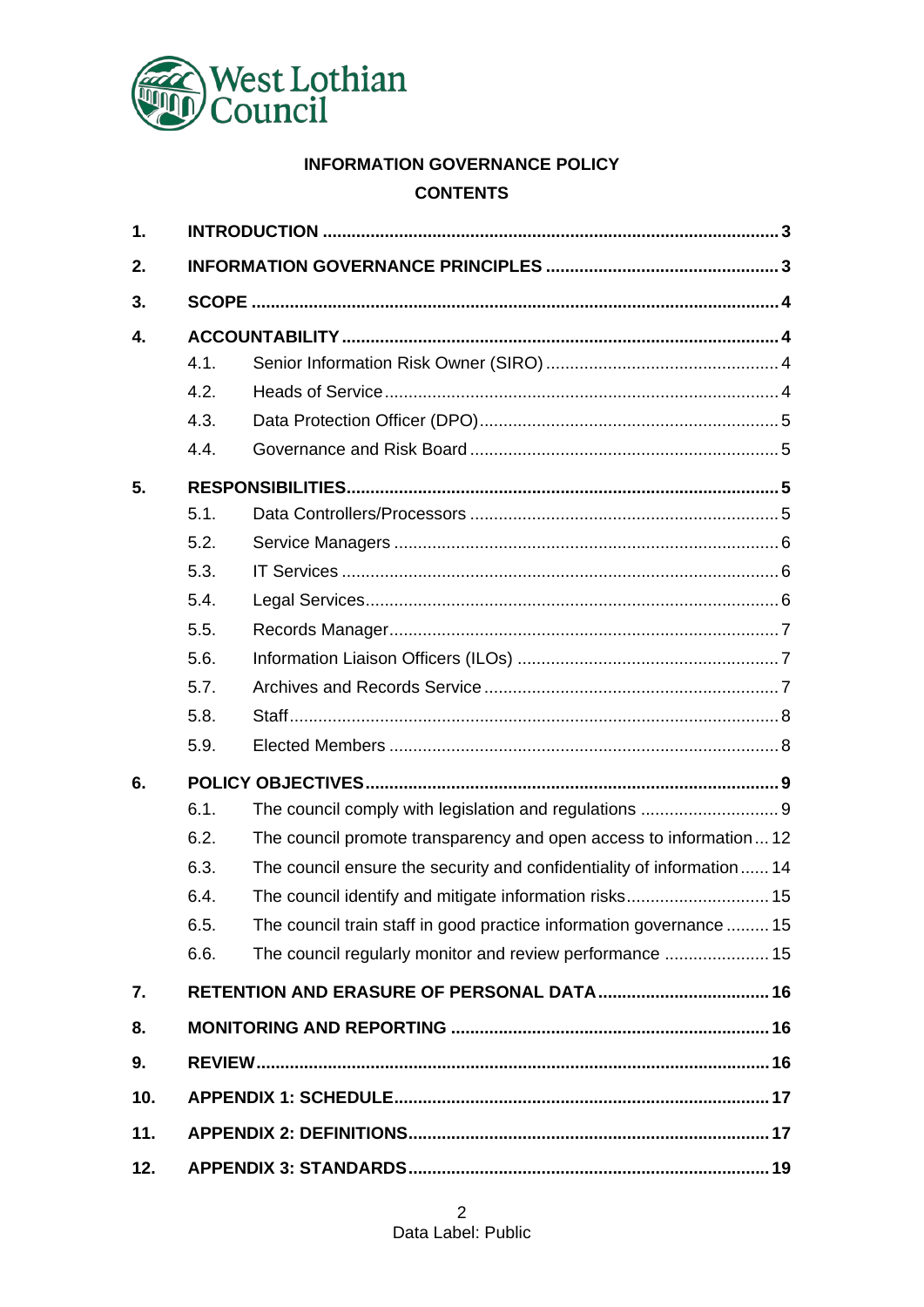

## **1. INTRODUCTION**

<span id="page-2-0"></span>Information is a vital council asset that helps service areas and delivery partners in 'Transforming Your Council' as set out in the council's Corporate Plan 2018/19 to 2022/23. It plays a key role in council governance, service planning and performance management. Good information governance monitors, improves and provides assurance that the council create, acquire, manage, use, share, dispose of and preserve information efficiently, appropriately and lawfully.

This policy defines accountabilities and responsibilities of all who handle and manage council information. It establishes the principles of information governance and how these are achieved. This policy covers compliance with key information legislation such as, Data Protection Act 2018, Freedom of Information (Scotland) Act 2002, Environmental Information (Scotland) Regulations 2004 and the Public Records (Scotland) Act 2011.

The Head of Corporate Services, in consultation with the Senior Information Risk Owner, is authorised to adjust the wording of this policy to reflect changes in management structures, job titles, legislation, guidance, codes of practice and industry standards where those changes do not represent any meaningful change to the policy. Meaningful changes require committee or council approval. The procedures and management guidance which supports this policy are prepared and implemented by the Head of Corporate Services under the guidance of the Governance & Risk Board.

The appendices to this Policy set out the following:-

- Appendix 1 explains which former council policies this Policy replaces.
- Appendix 2 sets out definitions of data protection and records management terms.
- Appendix 3 sets out the relevant quality standards.

## <span id="page-2-1"></span>**2. INFORMATION GOVERNANCE PRINCIPLES**

The following principles drive activities relating to effective information governance within West Lothian Council:

- Information is a **valuable asset** and is managed as such;
- Information governance is the **responsibility of all** who handle or manage council information;
- Information is acquired, created, maintained, shared and disposed of in **accordance with legislation**, **regulations**, **guidance**, **standards** and **best practice**;
- The **rights of data subjects are recognised and respected** in all aspects of Information governance;
- Information is appropriately **secured** and **protected**;
- Information is **shared** appropriately and **not duplicated** unnecessarily;
- Information is **stored within approved systems** not in personal filing;
- Information is **accessible** and **preserved** for as long as required;
- Staff are **trained** in information governance procedures;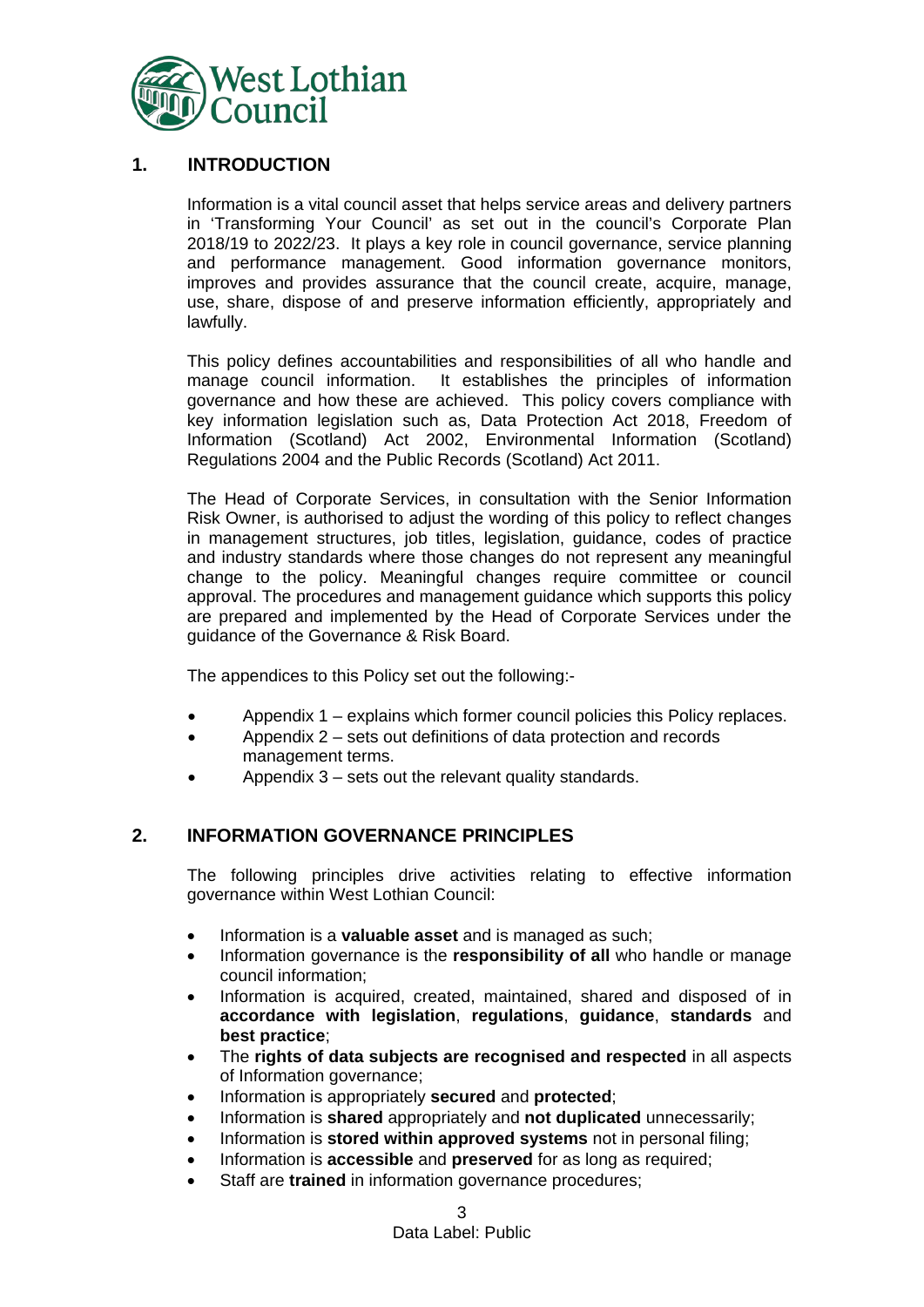

- Risks are **identified** and **mitigated**;
- Information governance **supports the council values** of making best use of resources and being honest, open and accountable.
- Councillors have **awareness**, **oversight**, the opportunity and ability to **scrutinise** information governance and regulatory compliance;
- Information governance practice is **compliant with duties** under the Equality Act 2010.

## <span id="page-3-0"></span>**3. SCOPE**

- **Information** All information, records and data held, maintained and used by, or on behalf of, the council in all locations and in all formats (electronic and physical).
- **Staff** All council employees and workers, such as, contractors, consultants, volunteers and agency staff that have authorised access to council information/systems or process council information.
- **Systems** All systems used for storing, processing, managing and sharing council information.

## <span id="page-3-1"></span>**4. ACCOUNTABILITY**

## <span id="page-3-2"></span>**4.1. Senior Information Risk Owner (SIRO)**

The Depute Chief Executive (Corporate, Operational and Housing Services) serves corporately as the council's Senior Information Risk Owner (SIRO) in relation to information governance and security related matters. The SIRO understands the strategic business goals of the council, how business goals may be impacted by information risks and how those risks may be managed. The SIRO implements and leads the information governance risk assessment and management processes within the council and advises on the effectiveness of information risk management.

#### <span id="page-3-3"></span>**4.2. Heads of Service**

Heads of Service are ultimately accountable for information, including that of a personal or sensitive nature, processed within, or on behalf of, their respective services. Responsibilities include:

- Appointing and supporting officers responsible for the implementation of compliance measures;
- Accounting for information risks in service planning, strategies, projects and resourcing;
- Ensuring appropriate communications, contractual and legal arrangements are in place for any third party accessing or processing council information;
- Ensuring that information governance principles and standards of operation are consistently enforced;
- Ensuring that staff are appropriately trained in, and comply with, this policy and associated procedures;
- Ensuring business continuity plans and processes are in place to safeguard information from inappropriate access, loss, removal or destruction and that any breaches are identified and appropriately responded to.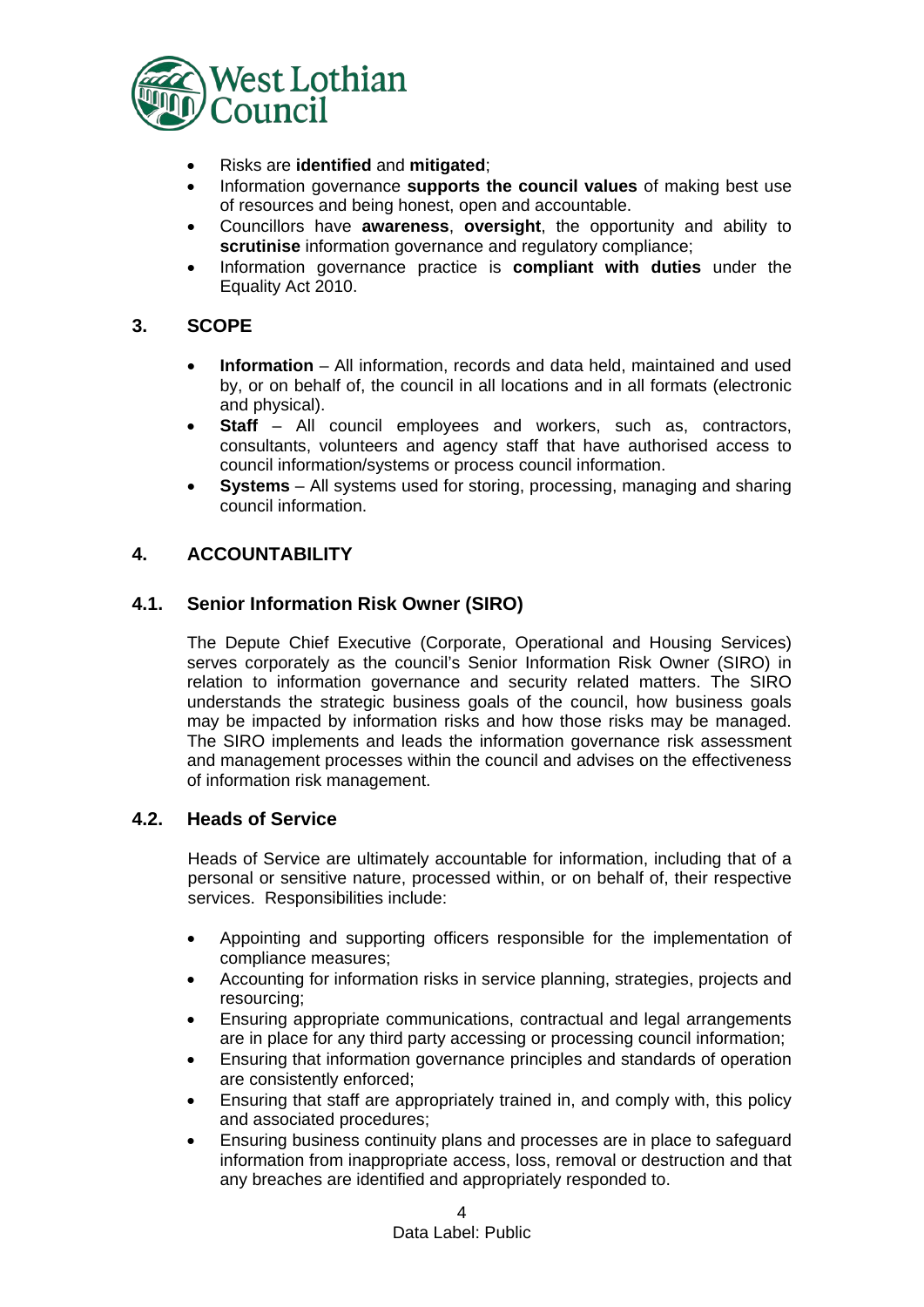

# <span id="page-4-0"></span>**4.3. Data Protection Officer (DPO)**

The council has appointed the Head of Corporate Services as Data Protection Officer (DPO). The DPO assists the council with data protection obligations, including:

- Establishing arrangements that recognise and respect the rights of data subjects;
- Maintaining comprehensive records of all data processing activities (ROPA);
- Proactively monitoring, reporting and communicating internal compliance;
- Ensuring Data Protection Impact Assessments (DPIAs) and risk assessments are completed, as required;
- Ensuring appropriate arrangements are in place between the council and other organisations processing or sharing personal data;
- Managing, reporting and notifying of data protection breaches;

The DPO also acts as a point of contact for data subjects and the supervisory authority, the Information Commissioners Office.

## <span id="page-4-1"></span>**4.4. Governance and Risk Board**

The council's Corporate Plan 2018/23 identifies corporate governance and risk as one of the three co-ordinated enablers underpinning the delivery of the Corporate Plan's priorities and outcomes. The council's Governance and Risk Board maintains oversight of the council's corporate governance and risk management functions. The role of the board is to ensure that effective corporate governance arrangements are in place. As part of these arrangements, the board instructs the work of and receives reports from three Working Groups covering Governance, Risk Management and Information Management.

## <span id="page-4-2"></span>**5. RESPONSIBILITIES**

#### <span id="page-4-3"></span>**5.1. Data Controllers/Processors**

To provide services, the council may share personal information with third parties, such as, NHS, Police, other Local Authorities and Charities. Third parties may also process data on behalf of the council. These arrangements are formalised in agreements, such as, Integration Schemes, Memorandum of Understandings (MOU), Data Sharing Agreements, Data Processing Agreements or Contracts. Each arrangement identifies the organisation(s) that act as Data Controller(s) or Data Processor(s).

#### **Data Controller**

For some processing activities, the council is a data controller. This means that it is accountable for when and how personal data is collected and processed. To provide joined up services, the council may be a joint data controller with other organisations.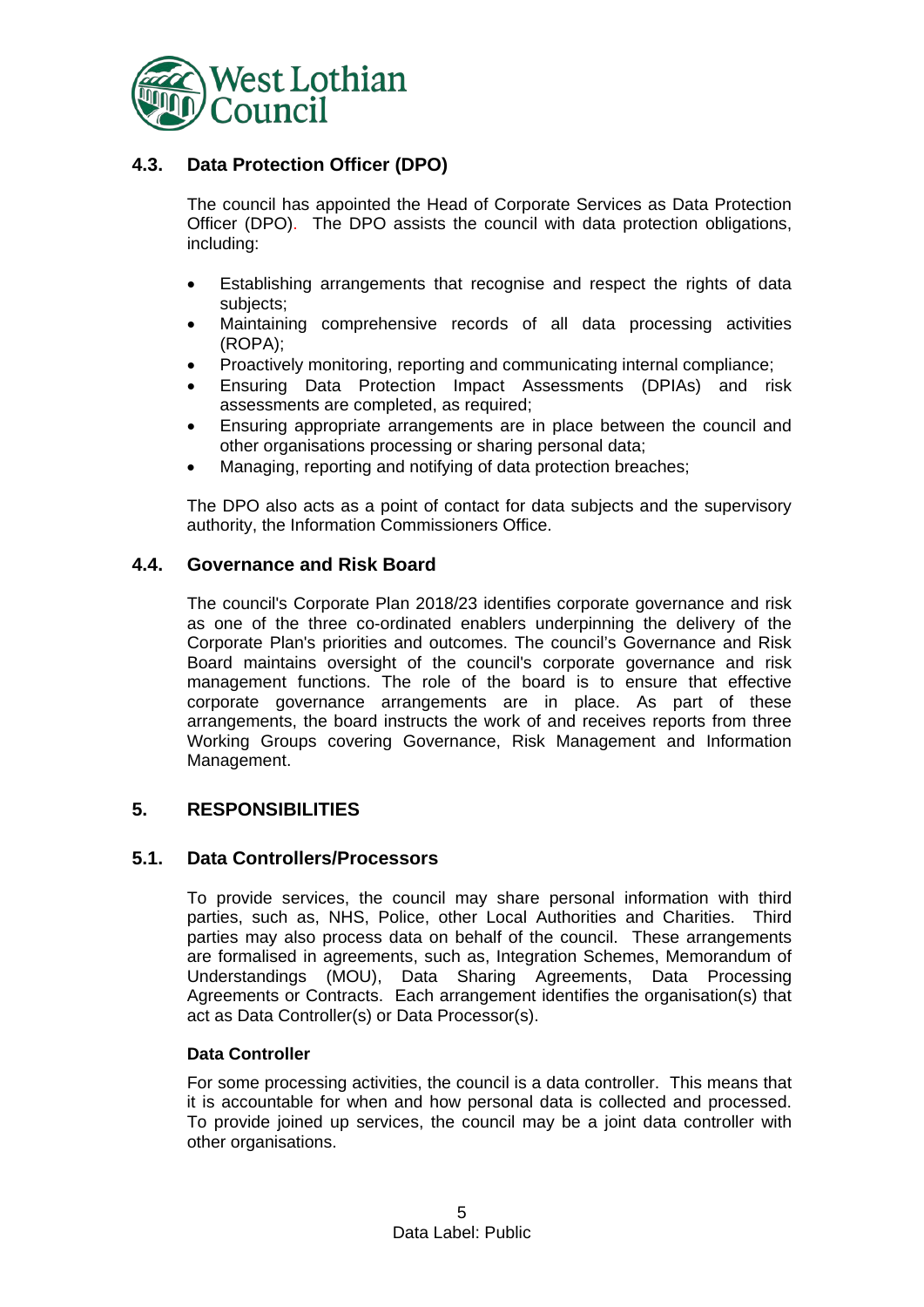

#### **Data Processor(s)**

To deliver services, there may be other organisations or third parties that carry out work and process personal data on behalf of the council. The council may also act as a data processor for other organisations.

## <span id="page-5-0"></span>**5.2. Service Managers**

Service Managers assume delegated responsibilities that include:

- Ensuring staff create, file and archive records that document council activities, business, decisions, its history and inhabitants;
- Implementing this policy and associated procedures for the creation, sharing, security, protection and disposal of information across all systems;
- Ensuring the council's Information Asset Register is accurate and regularly reviewed;
- Ensuring that staff are aware of the disciplinary and/or legal consequences of any breach of this policy and associated procedures;
- Managing their service investigation, response and resolution of security incidents and data breaches;
- Owning and managing Data Protection Impact Assessments and Risk Assessments associated with information systems and processes;
- Completing annual compliance reviews.

## <span id="page-5-1"></span>**5.3. IT Services**

IT Services are responsible for:

- Managing ICT based security configurations, ICT system backups and disaster recovery capability;
- Identifying, monitoring, mitigating and managing system and application vulnerabilities and cyber-attacks in conjunction with services, partners and suppliers;
- Designing applying and managing a baseline security build and configuration for all approved ICT hardware and devices;
- Security patch management;
- Developing and maintaining cyber security technical standards and procedures;
- Monitoring and reporting on device inventories, and access and security logs;
- Providing evidence and analysis of log information for periodic audits, compliance checks and investigations;
- Acting as sign-off authority on the councils firewall and network security changes and updates.
- Ensuring compliance standards are met for the Public Services Network (PSN) and Cyber Essentials Plus.

#### <span id="page-5-2"></span>**5.4. Legal Services**

Legal Services support the council and other services by providing advice and guidance relating to: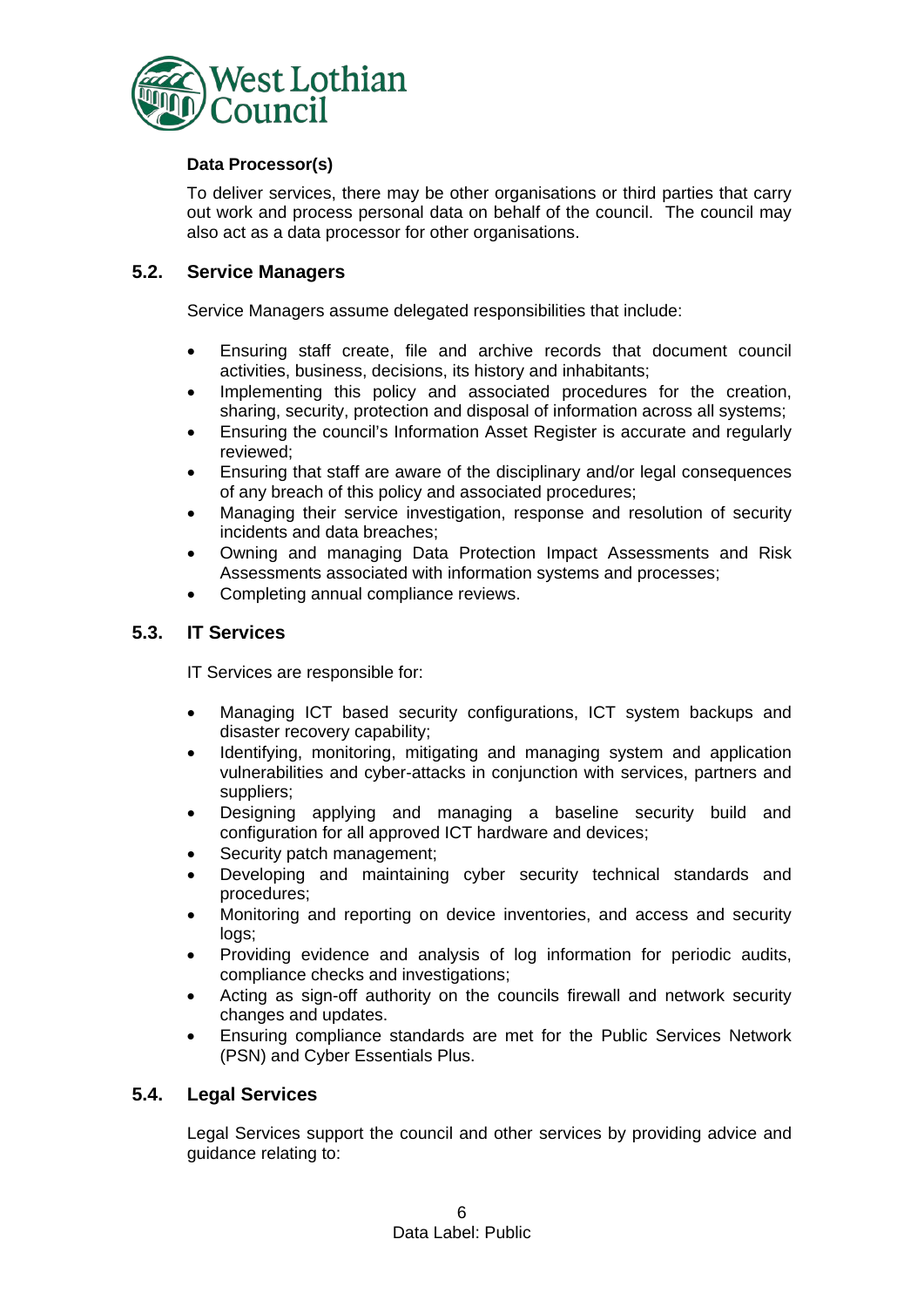

- Particular legal issues surrounding the handling of information requests and the application of exclusions or exemptions;
- Developing data sharing protocols and agreements between the council, third party organisations and other partner agencies;
- Compliance requirements where the processing of personal data is complex (e.g. multi-agency working);

## <span id="page-6-0"></span>**5.5. Records Manager**

The Records Manager is responsible for leading the implementation of the Public Records (Scotland) Act 2011 within the council. This includes:

- Review and implementation of the council's Records Management Plan, standards, procedures, guidance and training.
- Ensuring completion of annual compliance reviews and submissions to the National Records of Scotland (NRS);
- Providing support to service areas on the development of local records management practice;
- Developing council retention schedules and supporting the implementation of record disposals in council information systems;
- Supporting the development of the council's information asset register and file plans.

## <span id="page-6-1"></span>**5.6. Information Liaison Officers (ILOs)**

Information Liaison Officers are nominated representatives from each service. They primarily have responsibility for co-ordinating, monitoring and reporting on compliance activities. Responsibilities include:

- Acting as a point of contact for information governance and compliance issues affecting their services;
- Providing support to staff on the implementation of this policy, associated procedures and training;
- Assisting in maintaining the council's Information Asset Register (IAR);
- Advising on information and subject access requests;
- Co-ordinating reviews of the councils Records Retention Schedules;
- Monitoring and reviewing the effectiveness of this policy and procedures;

#### <span id="page-6-2"></span>**5.7. Archives and Records Service**

The Archives and Records Service is responsible for providing the records management service and for the preservation and management of all historical records held by the council, including private deposits held under defined terms of acquisition. Responsibilities include:

- The storage, management and disposal of council records;
- Applying council retention schedules to implement record disposals;
- Ensuring that records of historical, cultural and educational significance are identified and transferred to the council Archive for permanent preservation;
- Maintaining and communicating the Archives Acquisition process;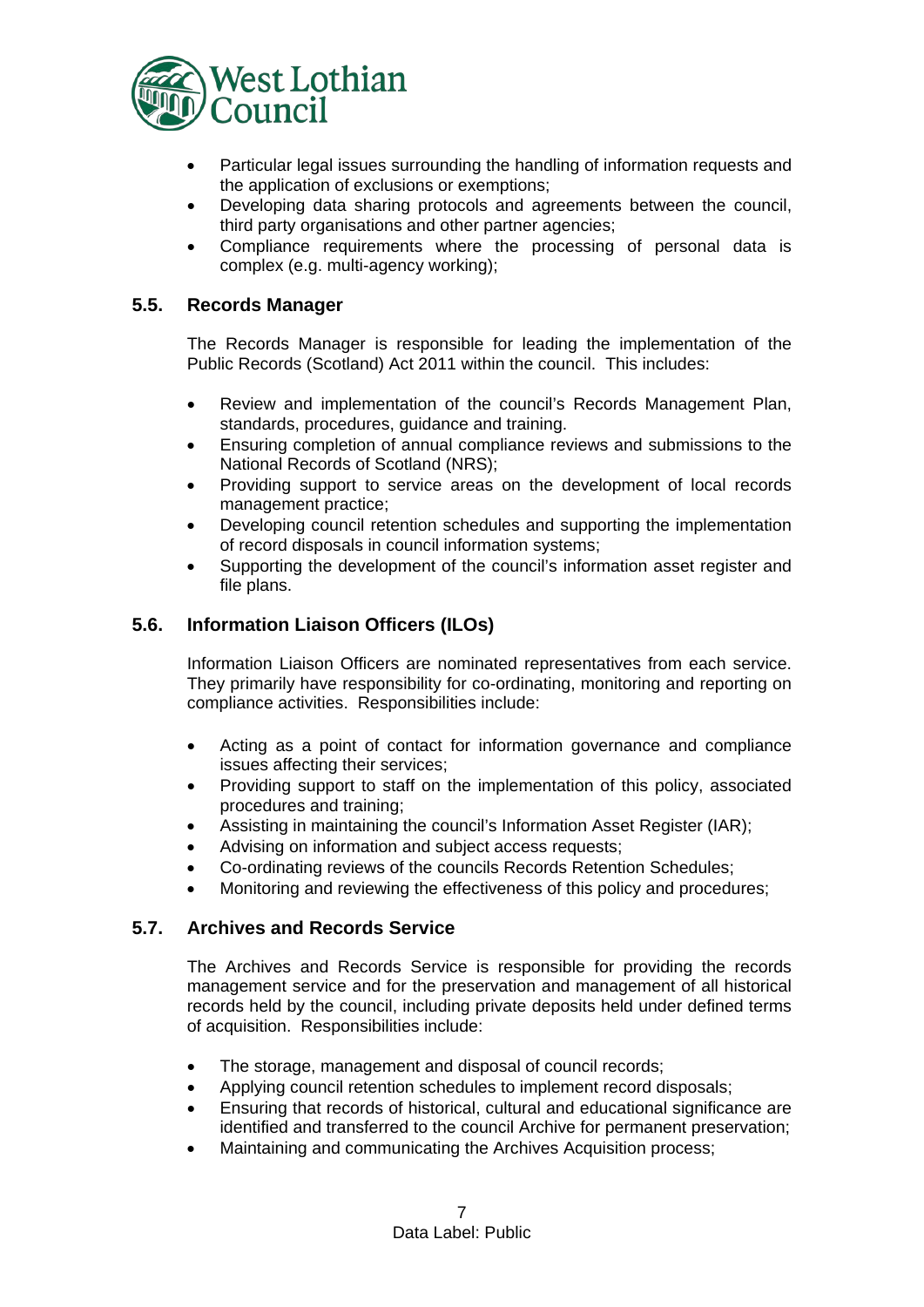

- Identifying archival records and providing guidance and support to services on the transfer of records to the Archives;
- Managing archival records held by the council, including appraisal, accessioning, storage, cataloguing, preservation, conservation and provision of access.

## <span id="page-7-0"></span>**5.8. Staff**

All staff take responsibility for adhering to this policy and associated guidance for the information they acquire, create, file and handle. Staff are responsible for:

- Ensuring that they understand their responsibilities and respect the confidentiality of information they access, produce, share or receive;
- Treating information as an asset and filing it in approved systems;
- Raising information governance issues with their line manager;
- Report any potential security incidents or breaches to their Line Manager and the IT Service Desk;
- Assist individuals to understand their rights and the council's responsibilities under the legislation covered by this policy;
- Completing information governance related training.

## <span id="page-7-1"></span>**5.9. Elected Members**

This policy does not change any duties, rights or responsibilities imposed by any other enactment. Elected Members are subject to the same rules that apply to employees when acting as a member of committee or personally when the rights of data subjects apply.

When acting on behalf of a member of the public, Elected Members will only seek access to data when knowledge of such data is essential for them to undertake their Council responsibilities or where the data subject has authorised the access.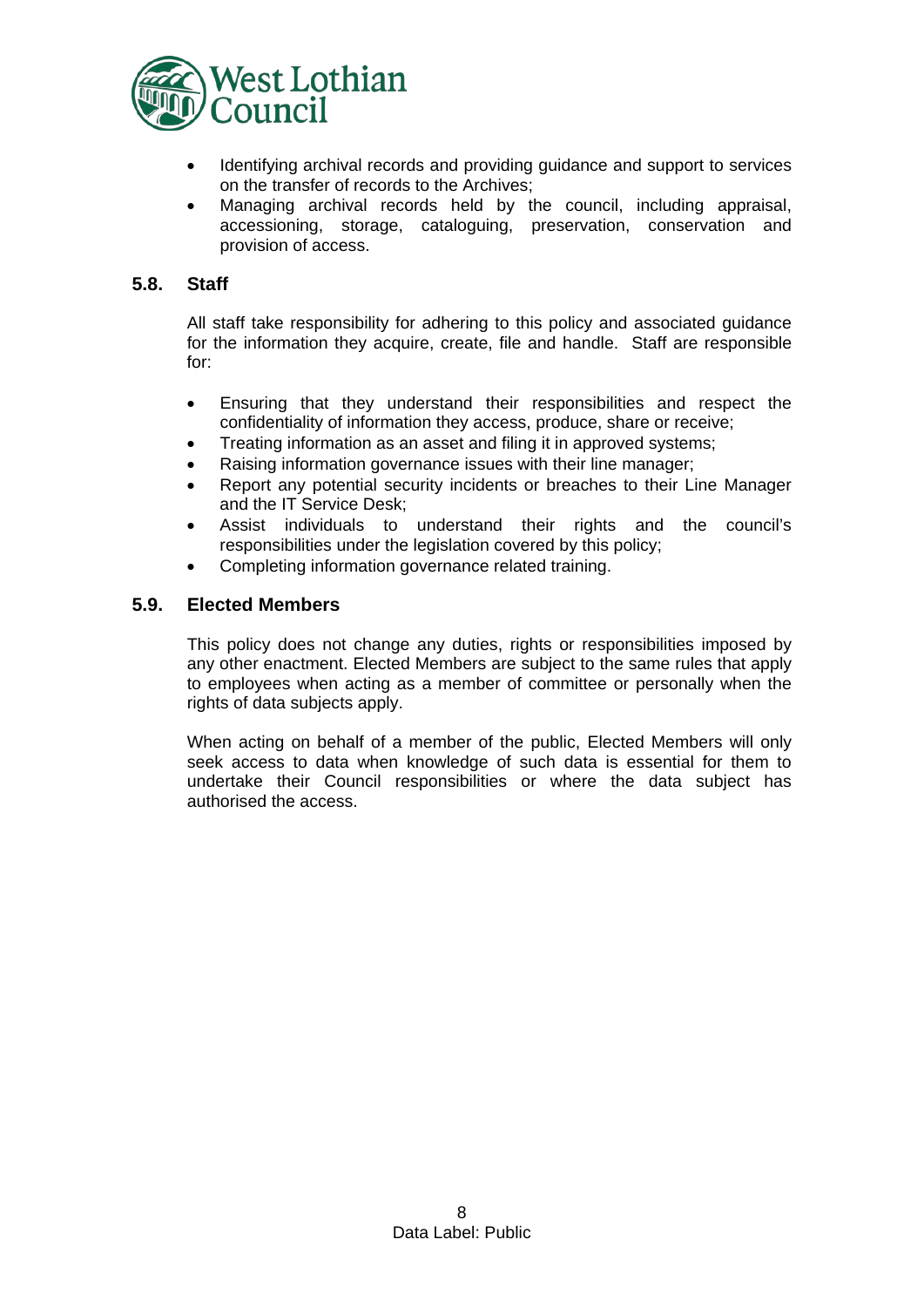

# <span id="page-8-0"></span>**6. POLICY OBJECTIVES**

## <span id="page-8-1"></span>**6.1. The council comply with legislation and regulations**

This policy and associated guidance have been developed within the context of national legislation, regulations, professional standards and codes of practice. As far as is practical, this policy addresses as a minimum the principles defined within the following legislation and regulations:

#### • **Data Protection Act 2018**

The Data Protection Act 2018 (DPA) and the General Data Protection Regulation (GDPR) requires all organisations that handle personal data to comply with seven data protection principles:

1. Personal data is processed lawfully, fairly and in a transparent manner ('lawfulness, fairness and transparency').

The council keep records of its processing activities in respect of personal data in accordance with the requirements of Data Protection law. In order to collect and process personal data for any specific purpose, the council must have a lawful basis for doing so. The council identify and document the lawful basis relied upon by it in relation to the processing of personal data for each specific purpose or group of related purposes. These are provided to data subjects in privacy notices.

Where the council obtains any personal data about a data subject from a third party appropriate checks are conducted to ensure that the sharing of that data is lawful.

- 2. Personal data is obtained for specified, explicit and legitimate purposes and not further processed in a manner that is incompatible with those purposes ('purpose limitation') The council only process personal data where there is an appropriate lawful basis to do so. The council specify the lawful basis for processing in its privacy notices.
- 3. Personal data processed is adequate, relevant and limited to what is necessary ('data minimisation'). The council minimise the processing of personal data to only the necessary information that it needs to fulfil its purpose.
- 4. Personal data is accurate and, where necessary, kept up to date ('accuracy'). The council have procedures in place to ensure the accuracy and currency of the personal data it processes. Where inaccuracies are discovered or notified, the data is corrected without delay. The council will update any out of date personal data promptly if an individual advises that his/her information has changed or is inaccurate.
- 5. Personal data is not to be kept longer than is necessary for that purpose ('storage limitation').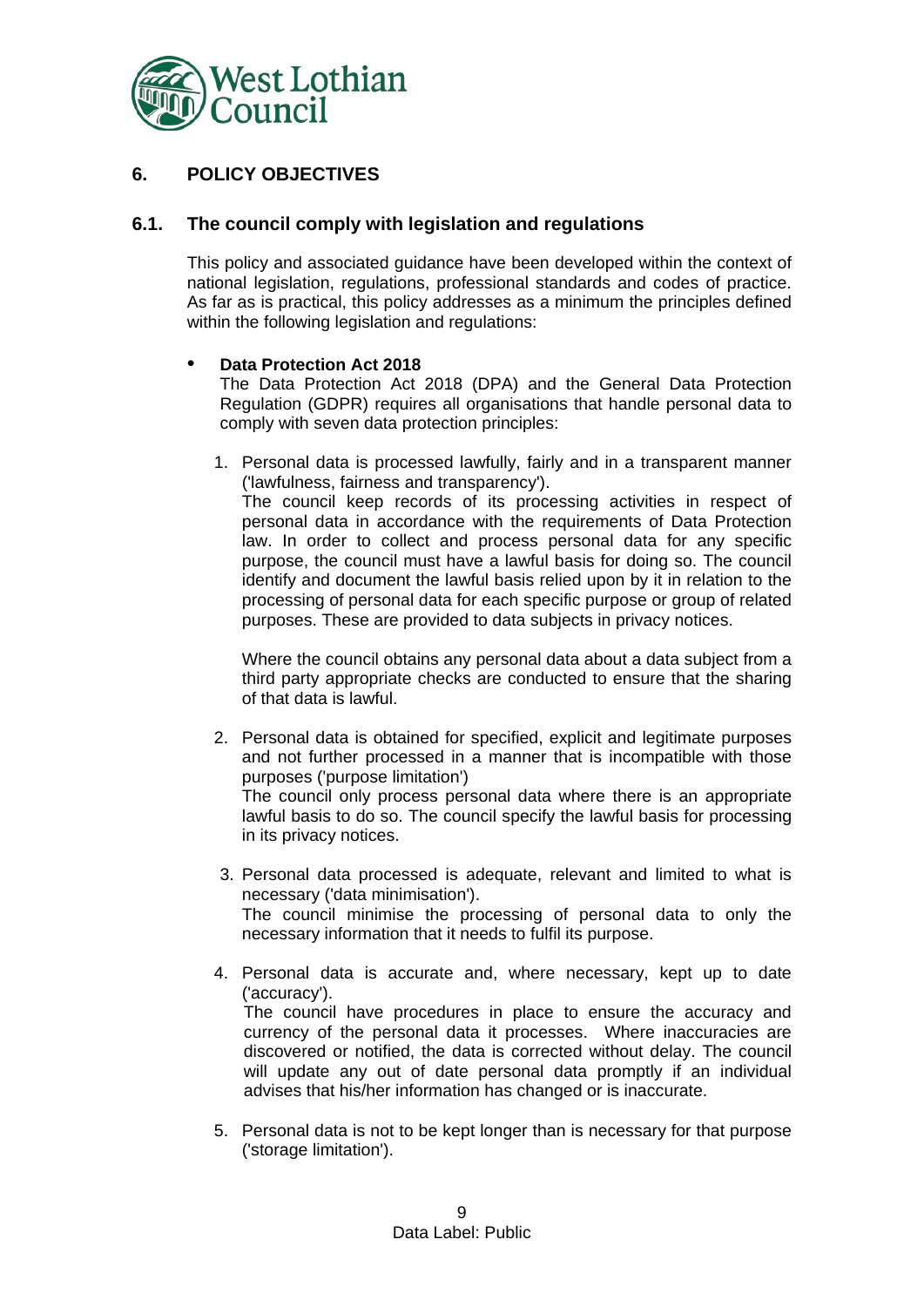

The council maintain retention policies to ensure that personal data are disposed of after a reasonable period of time following expiry of the purposes for which they were collected. The periods for which the council holds personal data are contained in its privacy notices to individuals.

- 6. Personal data is appropriately secured and protected ('integrity and confidentiality'). The council takes appropriate technical and organisational measures to prevent unauthorised or unlawful processing, loss, damage or destruction of personal data.
- 7. The council is accountable for the data that they hold and is able to demonstrate compliance with the previous principles.

The council maintain procedures for the management of personal/special category data and individual's rights. These documents set out individual's rights and explain the process for enacting these rights.

In addition, the council has in place Closed Circuit Television (CCTV) systems covering the council's premises both internally and externally. The systems are owned by West Lothian Council and are covered by Data Protection law and under the council's Data Protection registration (reference number Z6925127). Images from CCTV systems are recorded and are be used in strict accordance with this policy.

#### • **Freedom of Information (Scotland) Act 2002**

The Freedom of Information (Scotland) Act 2002 (FOISA) provides the public with a general right of access to information held by the council. The council produces and maintains a [publication](https://www.westlothian.gov.uk/article/1966/Guide-to-the-West-Lothian-Council-Publication-Scheme-2017) scheme and routinely publishes certain types (or classes) of information.

In addition, the council follows the Scottish Ministers Code of Practice on Records Management issued under section 61 of the Freedom of Information (Scotland) Act 2002. The Code of Practice sets out recommended good practice in records management including responsibilities, policies, record keeping systems, storage, security and disposal.

#### • **Environmental Information (Scotland) Regulations 2004**

Similar to FOISA, the public have a general right of access to environmental information that the council holds. The council also has a duty to make available environmental information and do so by routinely publishing information on our website. Environmental information includes:

- $\circ$  information on the state of the environment, such as air, water, soil, land and landscape;
- o emissions and discharges, noise, energy, radiation, waste and other releases into the environment;
- o measures and activities such as policies, plans and agreements affecting or likely to affect the above elements;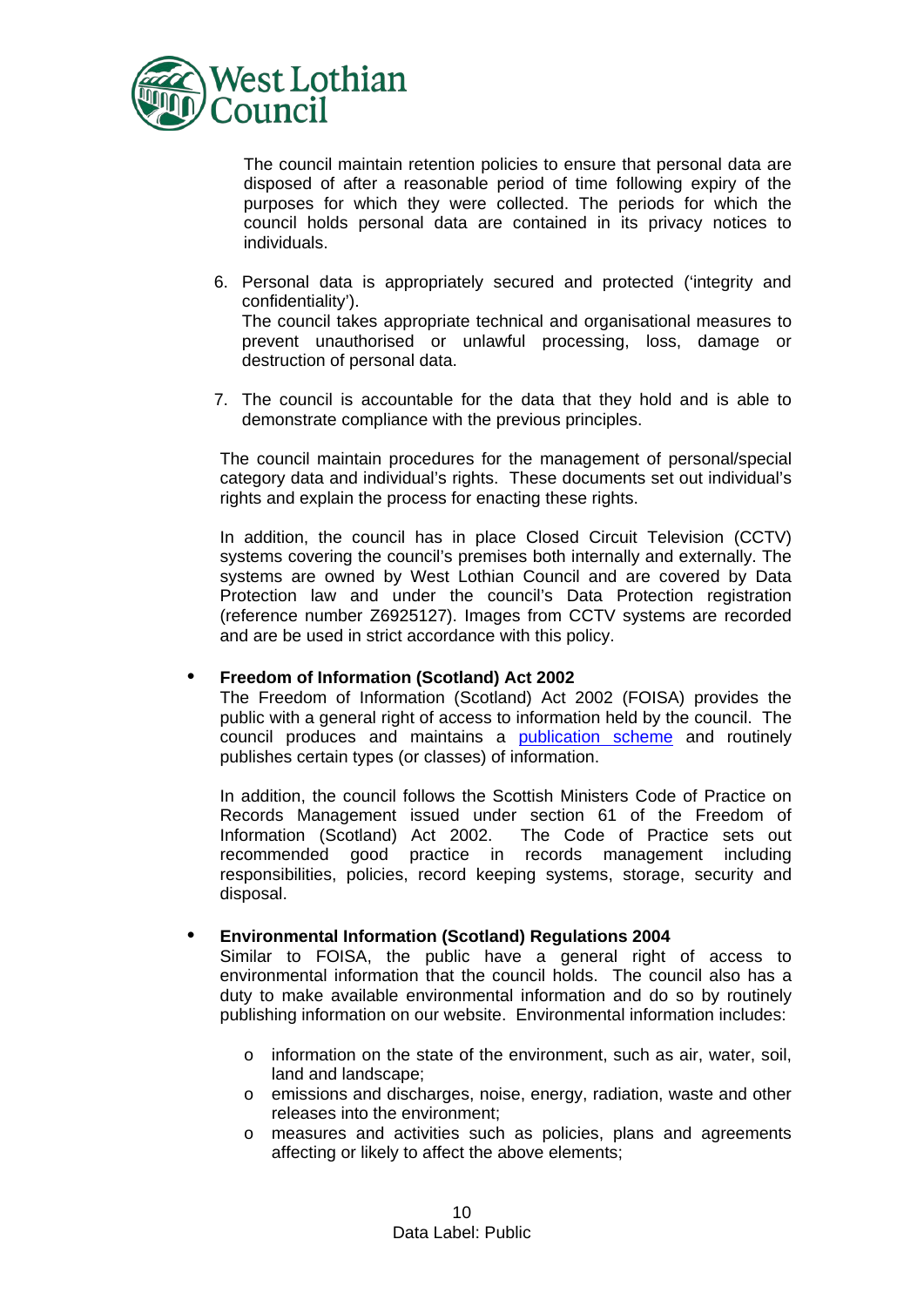

- o reports on the implementation of environmental legislation, cost benefit and economic analyses used within the framework of the above measures and activities;
- o the state of human health and safety, contamination of the food chain; cultural sites and built structures as they may be affected by environmental factors.

#### • **Public Records (Scotland) Act 2011**

The Public Records (Scotland) Act 2011 (hereafter referred to as 'the Act') came fully into force in January 2013. The Act obliges public authorities to prepare and implement a Records Management Plan (RMP). West Lothian Council's [Records Management Plan](https://www.westlothian.gov.uk/records-management) is based on the Model Records Management Plan published by the Keeper of the Records of Scotland (the Keeper). The council's plan, as agreed with the Keeper, sets out proper arrangements for the identification, management, preservation and disposal of council records including those handled by any contracted out service. It is assessed and reviewed on an annual basis.

In addition, the council's Records Management Plan sets out arrangements for the management and preservation of records of local or general interest and those records that may be placed into custody of the council (referred to as the council's archives). The council has a Terms of Acquisition and an Archives Development Plan in place to ensure that these records are appropriately registered, preserved and remain accessible.

#### • **Re-use of Public Sector Information Regulations 2015 (RoPSI)**

Public sector information is a valuable resource that can be useful to the private sector and to citizens. The purpose of the Re-use of Public Sector Information Regulations is to establish a framework for the effective re-use of public sector information.

Access to a large proportion of public sector information is provided under Freedom of Information legislation. The RoPSI Regulations do not change the access provisions. Instead, they provide a framework for re-use of information once access has been obtained.

#### • **Regulation of Investigatory Powers (Scotland) Act 2000**

RIPSA provides specified public authorities with a regulatory framework within which covert activity can be undertaken lawfully. It does this by requiring that public authorities set out fully the reasons for covert activity being necessary and demonstrate that such a course of action is proportionate to what it seeks to achieve. Using this framework requires the council to consider potential infringements on individual's rights. The council maintain a separate policy and procedure for authorising and managing covert surveillance operations under RIPSA.

#### • **Equality Act 2010**

The public sector equality duty is a duty on public authorities to consider or think about how their policies or decisions affect people who are protected under the Equality Act. This policy and associated guidance adhere to the duties and requirements of the Equality Act 2010.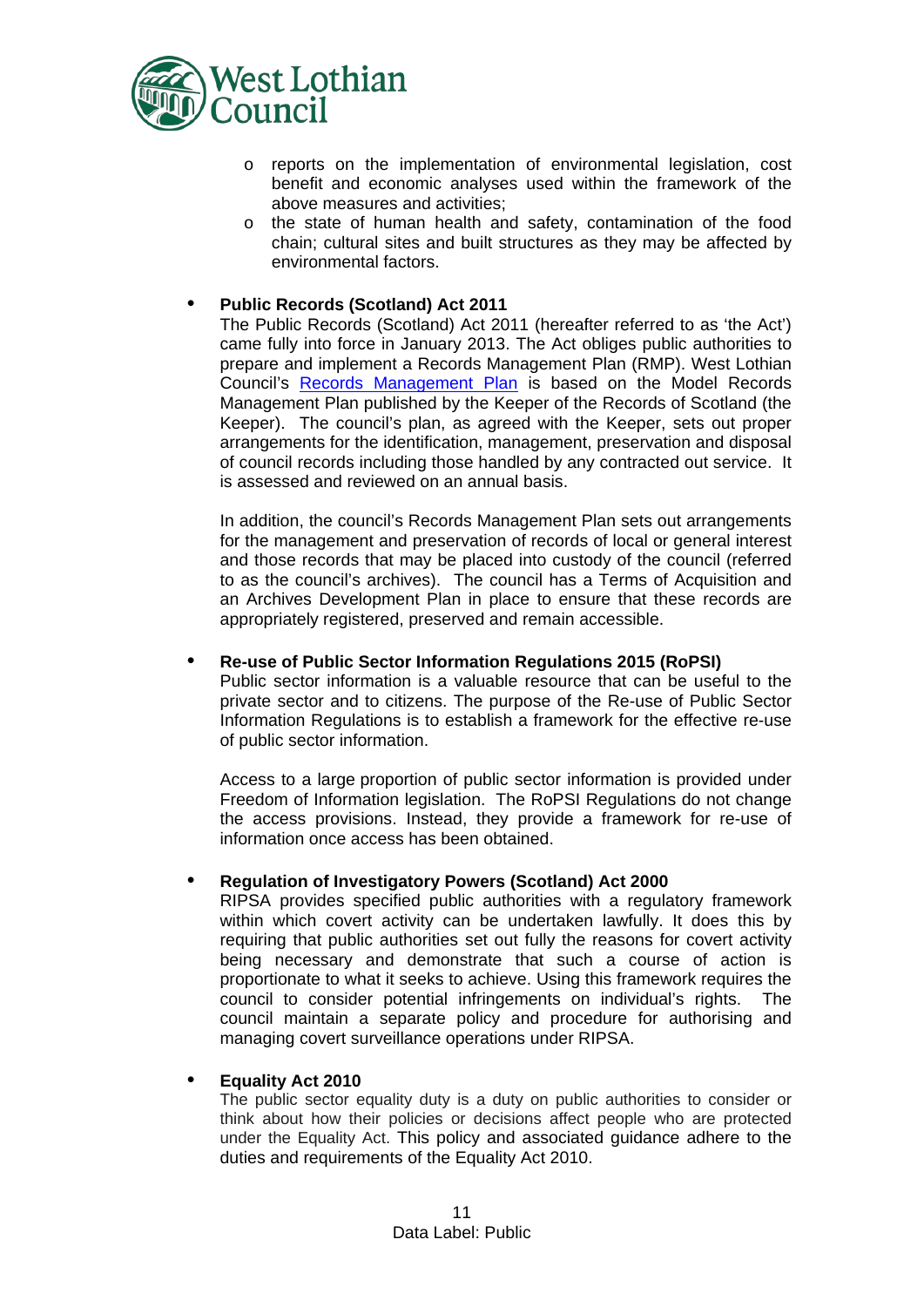

### <span id="page-11-0"></span>**6.2. The council promote transparency and open access to information**

The council has arrangements in place to ensure that it responds appropriately to requests for information and promotes greater openness of decision-making, including:

#### • **Managing Information Requests**

The Freedom of Information (Scotland) Act 2002 (FOISA) together with the Environmental Information (Scotland) Regulations 2004 provide the public with a general right of access to information held by the council. The council has procedures in place to ensure that requests for information are handled with due care to legal obligations and the rights of individuals.

When a valid request for information is made, the council provide a response within 20 working days. If the council holds the information requested then the council provide the requestor with the information or state which exemption has been applied. Information is only withheld when allowed (or required) to do so by specific exceptions granted to us by law.

#### • **Managing Individuals Rights**

The Data Protection Act 2018 and UK GDPR gives individuals rights in relation to how organisations collect and process their personal data. The council maintains procedures which set out what individual's rights are and explains the process for enacting or utilising these rights.

All requests are considered without undue delay and within one month of receipt. However, where requests are complicated, we may take longer to respond and will inform individuals of such. In most circumstances, the council do not charge for processing requests. However, where a fee is deemed appropriate, we will notify the individual and explain why.

In some circumstances the council are unable to process the request, such as, in cases where it would be unlawful to do so. Where this is the case, we will explain why.

#### • **Maintaining a Publication Scheme**

The Freedom of Information (Scotland) Act 2002 requires the council to produce and maintain a publication scheme. The council has adopted a Publication Scheme in line with the Scottish Information Publication Scheme in line with the Scottish Information Commissioners Model [Publication Scheme.](http://www.itspublicknowledge.info/ScottishPublicAuthorities/PublicationSchemes/PublicationSchemesHome.aspx) The council's [Publication](https://www.westlothian.gov.uk/article/33849/Guide-to-the-West-Lothian-Council-Publication-Scheme-2017)  [Scheme guide](https://www.westlothian.gov.uk/article/33849/Guide-to-the-West-Lothian-Council-Publication-Scheme-2017) provides a listing of documents routinely published or made available to the public. The Publication Scheme is regularly reviewed and updated.

#### • **Maintaining Privacy Notices and Managing Consent**

The Data Protection Act 2018 requires the council to advise individuals about the processing of their data. The council provides this information in the form of 'Privacy Notices'. These are provided free of charge at the point information is collected and by the same means, for example, if the information is gathered in printed form, the privacy notice is available in printed form. The details provided to individuals include: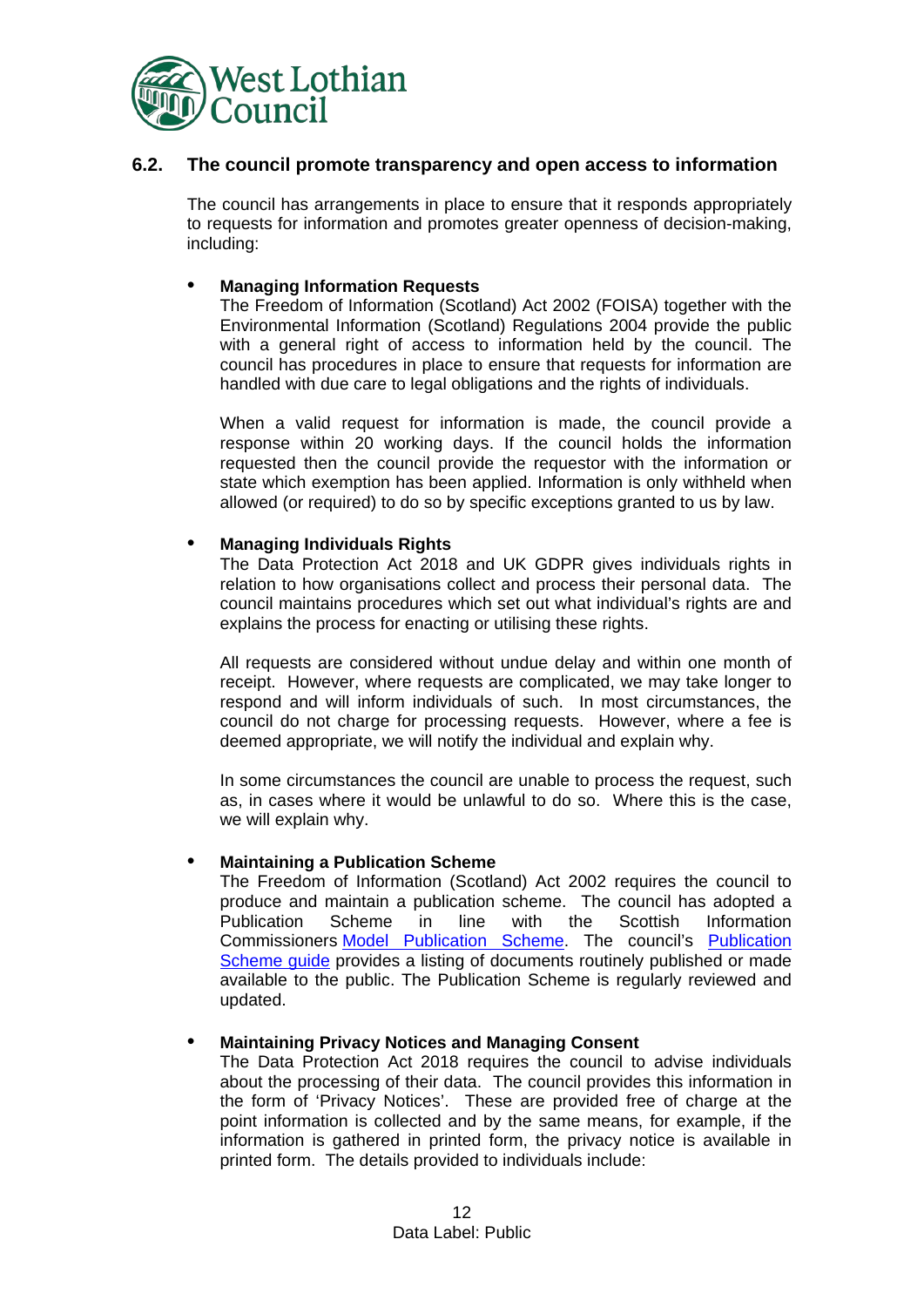

- o the data that is being processed about them (including the legal basis for this processing);
- o who the council is sharing data with (both within and outside the organisation);
- o how long we will keep it for;
- o their rights in relation to the data and how they can request information from the council.

In some circumstances, we ask individuals for their consent to collect and process personal data. Where consent is required, the council:

- o Ensure individuals are informed by being clear and concise about how we, and any third parties, will use personal data;
- o Ensure that individuals have real choice and control;
- o Will not use personal data for any purpose other than that for which consent was given, respecting individuals wishes about the use of their data;
- o Make it easy for individuals to withdraw consent and inform them how to do so;
- o Keep records of consent and ensure that consent is reviewed and updated;
- o Avoid making consent a precondition of a service provision;
- o Keep our requests for consent separate from other terms and conditions;
- o Will be specific and 'granular' so that we get separate consent for separate things;
- o Ensure that individuals provide a very clear and specific statement of consent.

The council apply particular protections to the collecting and processing of children's personal data because they may be less aware of the risks involved. Where we offer an online service, which is not a preventive or a counselling service, directly to a child, only children aged 13 or over are able to provide their own consent. For children under this age we may obtain consent from whoever holds parental responsibility for the child.

#### • **Providing Data in an Open Format**

The council publish data freely and it is widely available via our web site. The council has adopted the UK government's approach to Open Standards. Council data is published in a format that meets, as a minimum, a rating of 3 stars from the Government's 5-star rating scheme. This means that council data is easily accessible and available to re-use as required under the Open Government Licence.

#### • **Access to Archives**

The council also facilitate access to information through its Archives and Records Service. The Archives and Records Service preserves, and makes accessible, records relating to the history of West Lothian. The council provide facilities and finding aids to help people locate records held within the Archives, such as, a searchable online catalogue. Subject to conditions, all archive deposits held by the council are made widely available for public consultation.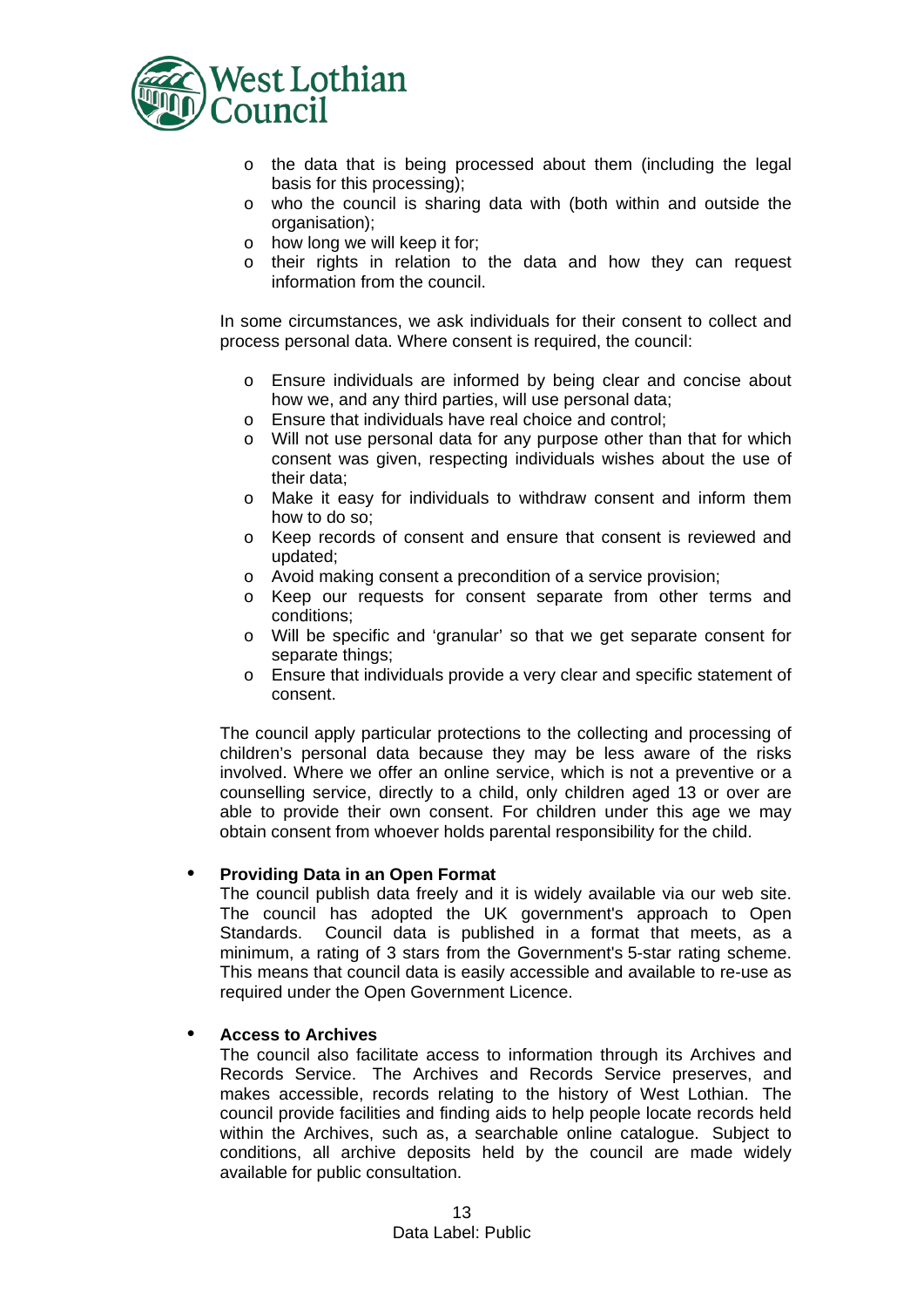

## <span id="page-13-0"></span>**6.3. The council ensure the security and confidentiality of information**

The council is committed to preserving the confidentiality, integrity and availability of all physical and electronic information assets. The potential impact of damage or loss of council information includes disruption to services, risk to citizens, damage to reputation, legal action, personal distress, loss of confidence and may take considerable time and cost to recover. The council apply controls to prevent or minimise the impact of such events and reduce information related risks. These arrangements include:

#### • **Managing Information Security**

Information security management within the council is concerned with protecting against unauthorised access to information, modification of information or loss of information by preserving:

- o **Availability**  protecting against loss or damage, ensuring maximum uptime and reducing service outages;
- o **Confidentiality** ensuring confidential information is appropriately protected and that council arrangements are commensurate with legislation, regulations, standards and best practice;
- o **Integrity** ensuring accuracy and completeness of information.

#### • **Maintaining Business Continuity Arrangements**

The council has in place business continuity and contingency plans, including backup and recovery procedures, to ensure cyber resilience. The council's business continuity plans identify vital council information systems. In addition, a disaster recovery plan for the Council's archives is maintained.

#### • **Managing Breaches**

A Data Protection Breach can occur through the theft or accidental loss of personal data, through the unauthorised use or accidental disclosure of personal data, or deliberate attacks on Council systems.

<span id="page-13-1"></span>The council has a number of arrangements in place to prevent information breaches. However, if this does happen, the council has in place a breach reporting procedure. Breaches are reported to the Investigating Officer, Heads of Service, IT Services, the DPO and Chief Solicitor. Where a breach is considered by the DPO likely to result in a risk to the rights and freedoms of individuals, it will be reported to the Information Commissioner within 72 hours. Any staff who have identified a potential breach are required to report it to the IT Service Desk and their line manager without delay.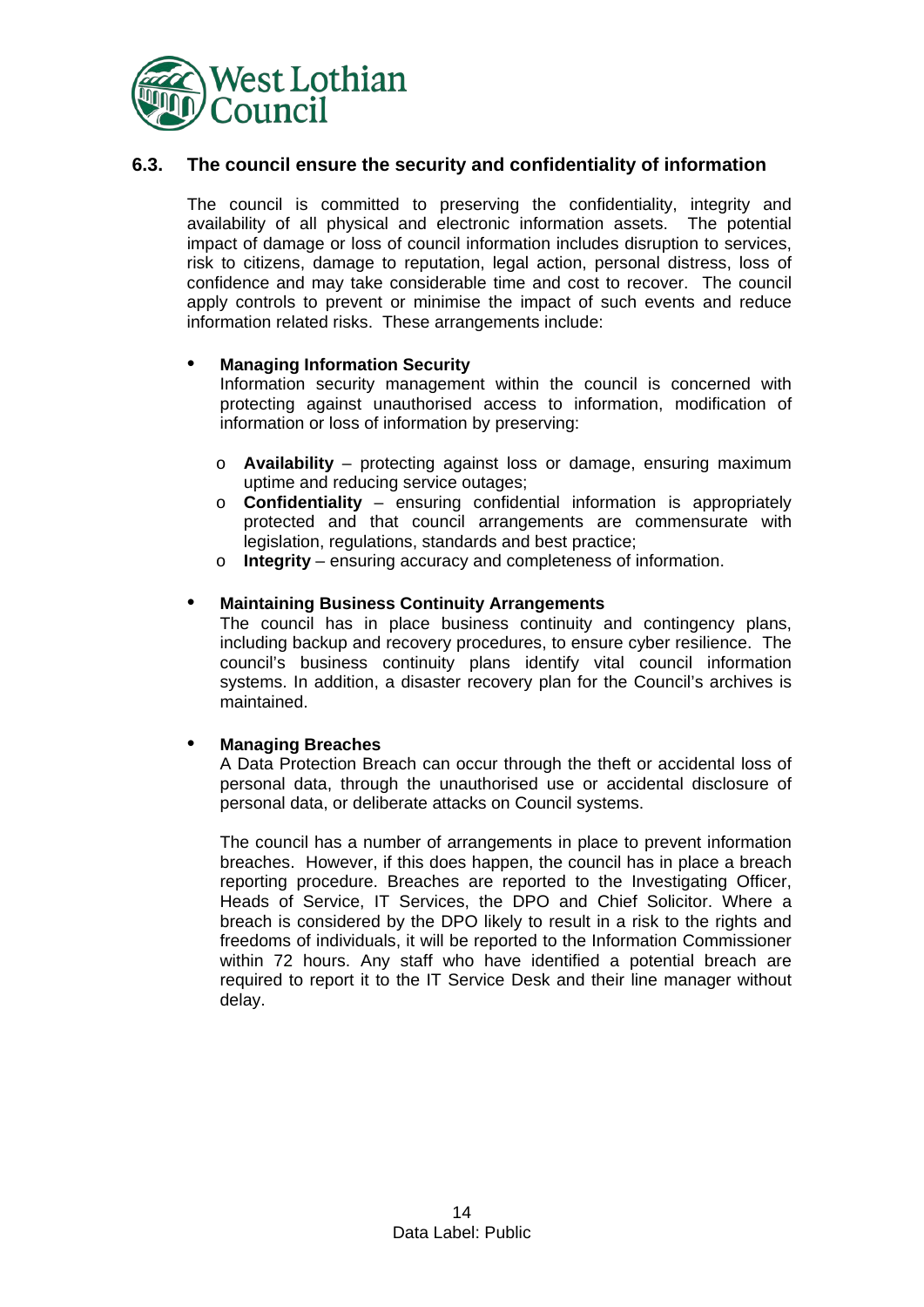

## **6.4. The council identify and mitigate information risks**

The council have a number of controls in place to assess and mitigate information risks. These include:

#### • **Conducting and Maintaining Data Protection Impact Assessments**

The council complete Data Protection Impact Assessments (DPIAs) when new technology is being introduced or where there are changes to the processing of personal data. The assessment identifies and assesses potential risks to the rights and freedoms of individuals and what steps can be taken to reduce risk whilst providing services. Where possible, the council consult users and will publish DPIAs on our website. The council treat DPIAs as living documents to be revised and updated whenever necessary.

#### • **Maintaining Information Registers**

The council maintain an Information Asset Register that details the assets used to store and manage council information. Risk assessments are conducted on each asset.

In addition, the council have established Records of Processing Activities (called a ROPA) which include information about processing of personal data, types of personal data, details about the data subjects, the purpose of the processing and any recipients of the data. The council has an Information Asset Register, Information Processing/Sharing Agreements, Privacy Notices and other contractual documentation.

## <span id="page-14-0"></span>**6.5. The council train staff in good practice information governance**

All staff are trained in good practice information governance, including, Information Security, Records Management, Freedom of Information and Data Protection. Staff who undertake specific roles relating to information governance are provided with additional training, such as, the Data Protection Officer, Records Manager, Information Security, Audit Risk and Counter Fraud Manager, Information Liaison Officers. Service Managers ensure an auditable record is maintained of all training.

#### <span id="page-14-1"></span>**6.6. The council regularly monitor and review performance**

#### • **Regularly Assessing Record Keeping Arrangements**

The council annually assess and review the Records Management Plan and record keeping arrangements. Evidence of improvements are submitted to the Keeper at the National Records of Scotland.

#### • **Monitoring Performance**

The Governance and Risk Board operate with a forward plan and ensure effective arrangements are in place to improve information governance compliance. The board also monitor information governance and related risks Reports are submitted by the Information Management Working Group, who have the remit for implementing information governance compliance arrangements.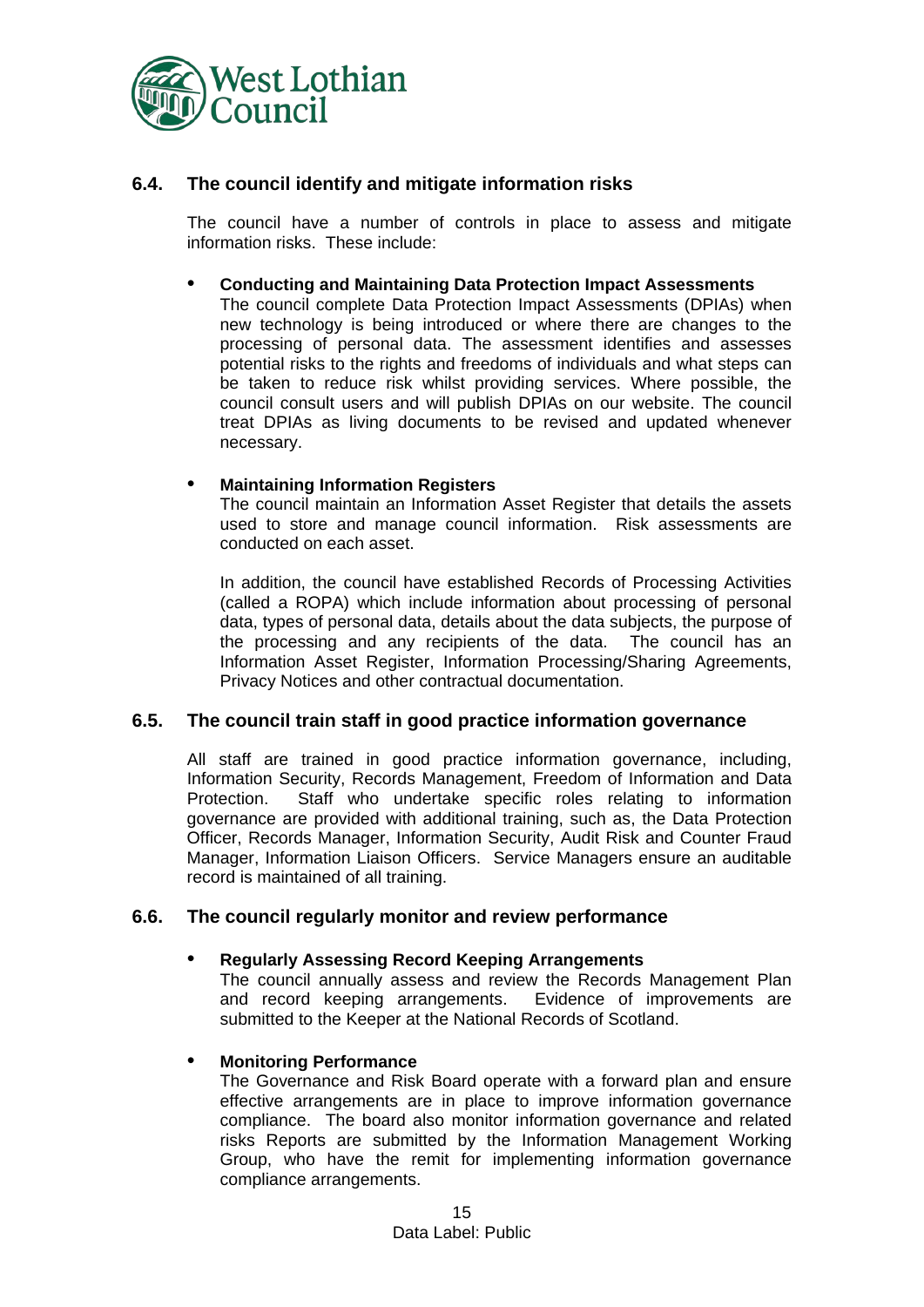

## • **Code of Corporate Governance Reporting**

The Senior Information Risk Owner, the Data Protection Officer and the Head of Corporate Services will produce annual statements of compliance in accordance with the council's Local Code of Corporate Governance and related reporting procedures.

## <span id="page-15-0"></span>**7. RETENTION AND ERASURE OF PERSONAL DATA**

The council do not keep information for any longer than it is needed, and dispose of both paper and electronic records in a secure manner. The length of time the council need to keep information depends on the purpose for which it is collected. The Council has a record retention schedule which sets out how long we keep records and the reason why.

## <span id="page-15-1"></span>**8. MONITORING AND REPORTING**

Governance over this policy is built in to normal council processes e.g. line<br>management, service management and project management. Formal management, service management and project management. governance over this policy is set out in the table below.

| Group                                                                                  | Role                                                                                                                                             | <b>Frequency</b>                                    |
|----------------------------------------------------------------------------------------|--------------------------------------------------------------------------------------------------------------------------------------------------|-----------------------------------------------------|
| Corporate Management<br>Team                                                           | Scrutinise and review compliance<br>and progress.                                                                                                | Monthly                                             |
| Information<br><b>Management Working</b><br>Group                                      | Developing and implementing<br>policies and procedures relating to<br>the strategy and<br>monitoring/reporting progress<br>across service areas. | Every 8 weeks                                       |
| Governance and Risk<br>Board                                                           | Reviewing and implementing<br>policies, procedures and<br>standards. Evaluating and<br>monitoring projects in line with this<br>policy.          | Quarterly                                           |
| Partnership and<br><b>Resources Policy</b><br>Development and<br><b>Scrutiny Panel</b> | Scrutinise and review the policy<br>and progress.                                                                                                | Annual (or<br>when required)                        |
| <b>Council Executive</b>                                                               | Approve policy and progress.                                                                                                                     | Every three<br>years or on<br>significant<br>update |

#### <span id="page-15-2"></span>**9. REVIEW**

Date of Last Review: October 2021 Date of Next Review: October 2022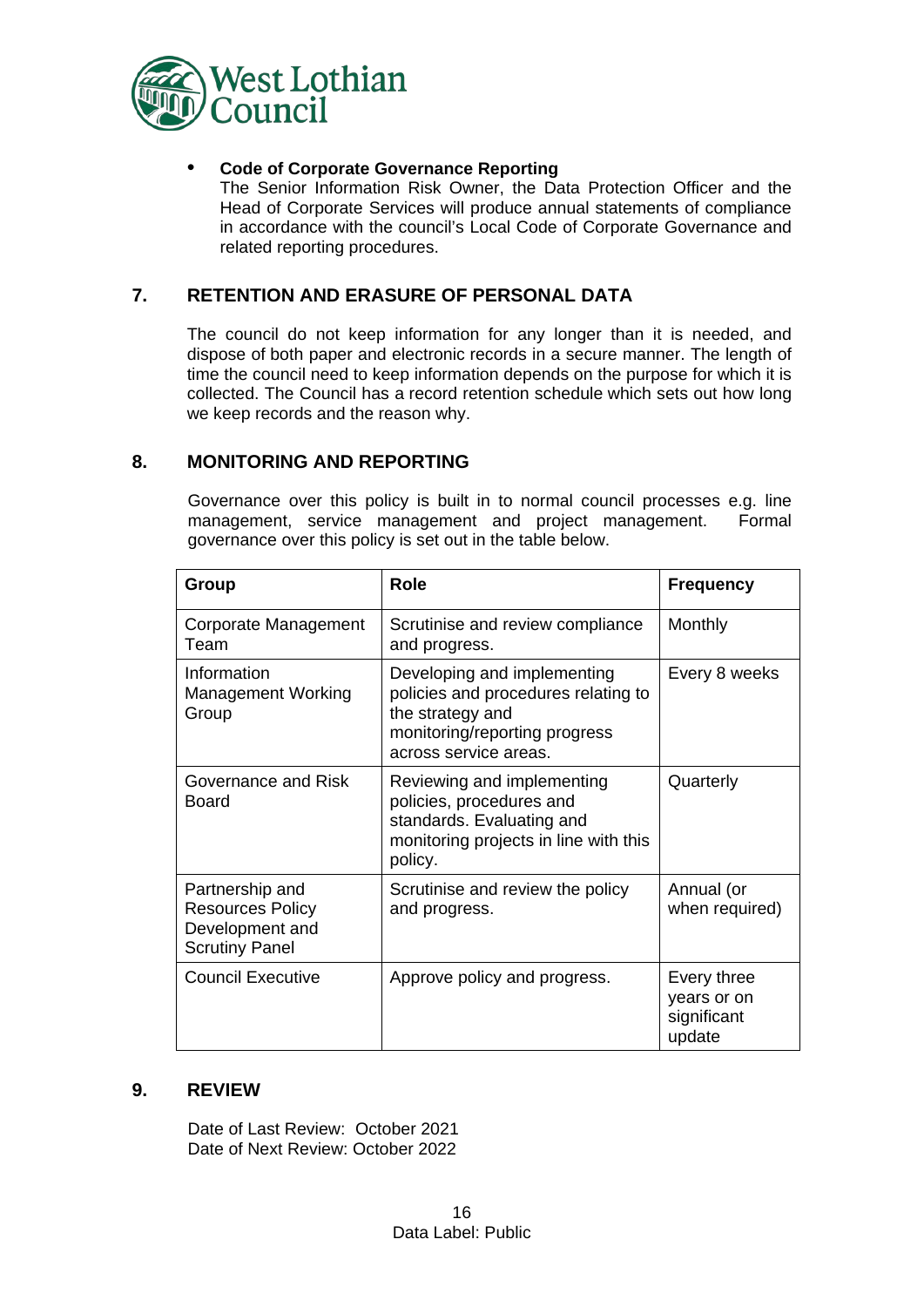

# <span id="page-16-0"></span>**10. APPENDIX 1: SCHEDULE**

This policy replaces the following council policies:

- Information Security Policy:
- Data Protection Policy;
- CCTV Policy;
- Records Management Policy;
- Archives Acquisition Policy.

## <span id="page-16-1"></span>**11. APPENDIX 2: DEFINITIONS**

**Contracted Out Service** – Certain functions of the council may be conducted under contract by a third party organisation.

**Data Controller** – The Data Controller is a legal person or organisation, which, alone or jointly with others, determines the purpose and manner by which personal data is processed. West Lothian Council and Elected Members are data controllers.

**Data Processor** – A Data Processor is a person or organisation, who process personal data on behalf of the Data Controller.

**Data Protection Impact Assessment (DPIA)** – This is a process that helps to identify and minimise data protection risks. More information on DPIAs can be found on the **ICO** Web Site.

**Data Protection Law** – Data Protection Law includes the General Data Protection Regulation 2016/679; the UK Data Protection Act 2018, UK GDPR and all relevant EU and UK Data Protection legislation.

**Data Sharing Agreement** - A data-sharing agreement is a formal contract that details the data being shared, how the data can be used, how it should be protected, how long it should be retained etc.

**Data Subject** – A Data Subject is any living individual to which personal data refers. Data Subjects must be identifiable, either directly from the data itself or indirectly by combining it with other data. Identifiable data can include, for example, name, identification number, location information, online identifier, or one or more factors specific to physical, physiological, genetic, mental, economic, cultural or social identity of individuals.

**Format** – Information can be in any form including (but not limited to): paper files, email, audio/visual, electronic documents, systems data, databases, digital images and photographs.

**Information Asset Register (IAR)** – This is a system that helps the council to understand and manage its information assets and risks to them. It provides detail on what information the council holds, and where it holds it, in order to protect it.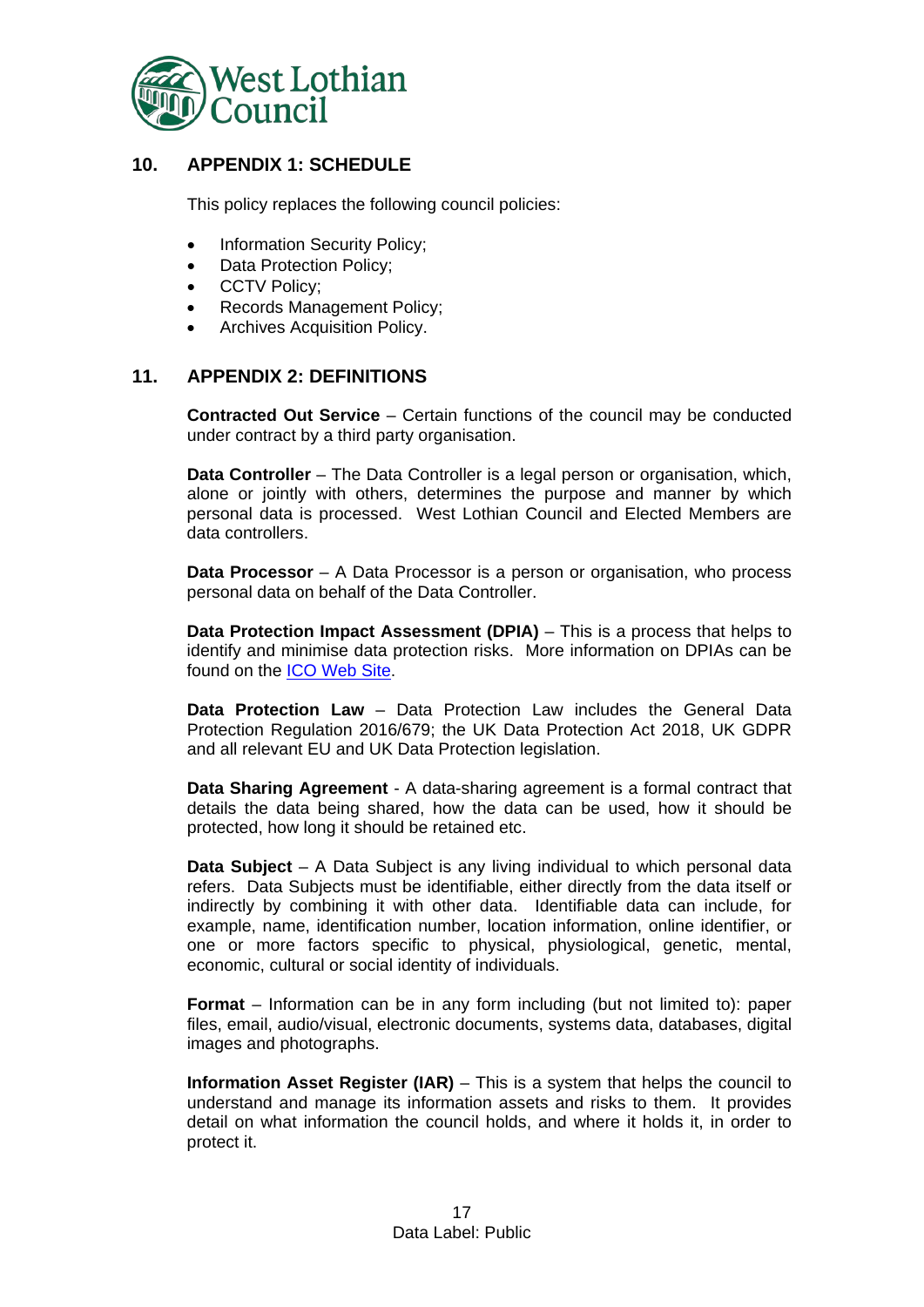

**Memorandum of Understanding (MOU)** – This is an agreement between two or more parties detailing, terms and conditions, responsibilities, and expectations etc.

**Personal Data** – Personal data means any information relating to a living individual who can be identified from that information or from other information for example, name, address, identification number, location data etc.

**Processing Personal Data** – Almost everything that can be done with personal data including obtaining, destroying, storing and using personal data amounts to processing personal data.

**Record** – A record is defined as information/data in any form, including those in systems, created or received in order to support and/or give evidence of an activity.

**Record Keeping Systems** – A system or procedure, by which records are created, captured, secured, maintained, reused, preserved and/or disposed of.

**Records Management** – The control of the records throughout their lifecycle, from creation to storage and retention until eventual archival or destruction.

**Records of Processing Activities (ROPA)** - This is how we document our processing activities.

**Special Category Data** – Some data has particular sensitivities, called Special Category Data. This includes data relating to an individual's racial or ethnic origin, political opinions, religious or philosophical beliefs, trade union membership, genetics or biometrics (such as finger prints), health, sex life or sexual orientation.

**Staff** – All council employees and workers, such as, contractors, consultants, volunteers and agency staff that have authorised access to council information/systems or process council information.